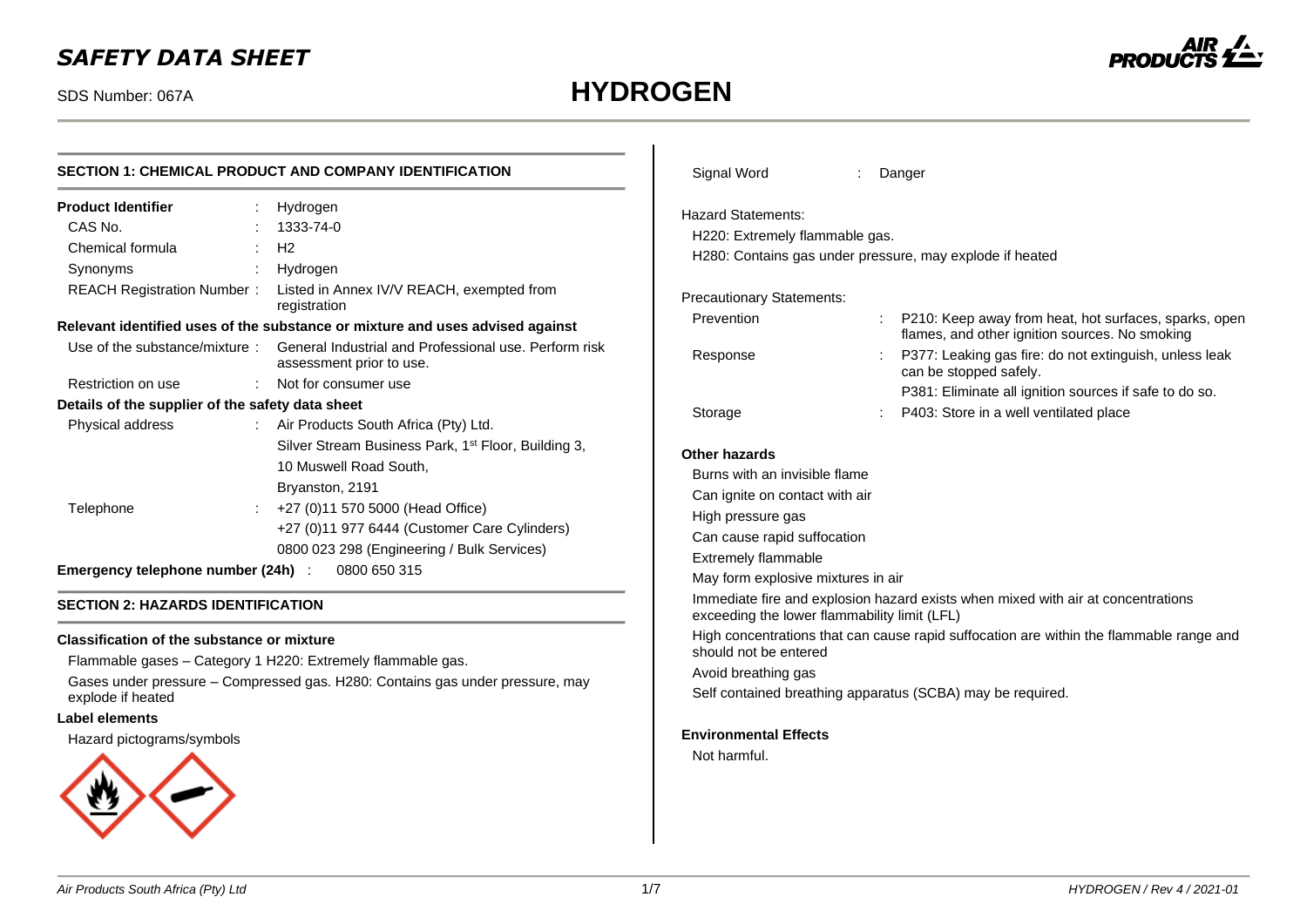SDS Number: 067A

#### **SECTION 3: COMPOSITION / INFORMATION ON INGREDIENTS**

#### **Substances**

| Components | EINECS/ELINCS<br>Number | <b>CAS Number</b> | Concentration<br>(Volume) |
|------------|-------------------------|-------------------|---------------------------|
| Hydrogen   | 215-605-7               | 1333-74-0         | 100%                      |

| Components | <b>CLASSIFICATION (CLP)</b> | REACH Req # |
|------------|-----------------------------|-------------|
| Hydrogen   | Flam. gas 1; H220           |             |
|            | Press Gas (Comp.); H280     |             |

\*1: Listed in Annex IV/V REACH, exempted from registration.

\*2: Registration not required. Substance manufactured or imported < t/y

\*3: Registration not required: substance manufactured or imported < 1 t/y for nonintermediate uses.

Refer to section 16 for full text of each relevant hazard statement (H)

Concentration is nominal. For the exact product composition, please refer to Air Products product specifications.

**Mixtures** : Not applicable

#### **SECTION 4: FIRST AID MEASURES**

#### **Description of first aid measures**

| General advice | Move victim to uncontaminated area wearing self contained<br>breathing apparatus. Keep victim warm and rested. Call a<br>doctor. Apply artificial respiration if breathing stopped.                                                           |
|----------------|-----------------------------------------------------------------------------------------------------------------------------------------------------------------------------------------------------------------------------------------------|
| Eye contact    | In case of direct contact with eyes, seek medical advice                                                                                                                                                                                      |
| Skin contact   | Adverse effects not expected from this product. IF exposed<br>or concerned: Get medical advice/attention.                                                                                                                                     |
| Ingestion      | Ingestion is not considered a potential route of exposure.                                                                                                                                                                                    |
| Inhalation     | Move to fresh air. If breathing has stopped or is laboured,<br>give assisted respirations. Supplemental oxygen may be<br>indicated. If the heart has stopped, trained personnel<br>should begin cardiopulmonary resuscitation immediately. In |

|                                          | case of shortness of breath, give oxygen. Seek medical<br>advice.                                                                                          |
|------------------------------------------|------------------------------------------------------------------------------------------------------------------------------------------------------------|
|                                          | Most important symptoms and effects, both acute and delayed                                                                                                |
| Symptoms                                 | Exposure to oxygen deficient atmosphere may cause<br>the following symptoms: Dizziness. Salivation. Nausea.<br>Vomiting. Loss of mobility/unconsciousness. |
|                                          | Indication of any medical attention and special treatment need                                                                                             |
| Treatment                                | If exposed or concerned: get medical attention/advice.                                                                                                     |
| <b>SECTION 5: FIRE-FIGHTING MEASURES</b> |                                                                                                                                                            |
| <b>Extinguishing media</b>               |                                                                                                                                                            |
| Suitable extinguishing media             | Shutting off the source of the gas is the preferred<br>÷<br>method of control. Be aware of the risk of formation of                                        |

|                                                               | method of control. Be aware of the risk of formation of<br>static electricity with the use of CO2 extinguishers and |                                        |
|---------------------------------------------------------------|---------------------------------------------------------------------------------------------------------------------|----------------------------------------|
|                                                               | do not use them in places where a flammable<br>atmosphere may be present.                                           |                                        |
| Extinguishing media which must not be used for safety reasons |                                                                                                                     | Do not use water jet<br>to extinguish. |

#### **Special hazards arising from the substance or mixture**

Ignitable by static electricity. Burns with an invisible flame. Gas is lighter than air and can accumulate in the upper sections of enclosed spaces. Upon exposure to intense heat or flame, cylinder will vent rapidly and or rupture violently. Keep containers and surroundings cool with water spray. Extinguish fire only if gas flow can be stopped. If possible shut of the source of gas and allow the fire to burn itself out. Do not extinguish a leaking gas flame unless absolutely necessary. Spontaneous / explosive re-ignition may occur. Extinguish any other fire. Move away from container and cool with water from a protected position. Keep adjacent cylinders cool by spraying with large amounts of water until fire burns itself out. If flames are accidently extinguished, explosive re-ignition may occur, therefore, appropriate measures should be taken (e.g. total evacuation to protect persons from cylinder fragments and toxic fumes should a rupture occur).

| <b>Advice for fire-fighters</b> | In confined spaces use self-contained breathing<br>apparatus. Standard protective clothing and equipment<br>(Self Contained Breathing Apparatus) for fire fighters.<br>Standard EN 137 - Self-contained open-circuit                                                                                                         |
|---------------------------------|------------------------------------------------------------------------------------------------------------------------------------------------------------------------------------------------------------------------------------------------------------------------------------------------------------------------------|
| Further information             | compressed air breathing apparatus with full face mask.<br>Standard EN 469 – Protective clothing for fire-fighters.<br>Standard EN 659 - Protective gloves for fire-fighters<br>The presence of a hydrogen flame can be detected by<br>approaching cautiously with an outstretched straw<br>broom to make the flame visible. |

 $\overline{\phantom{a}}$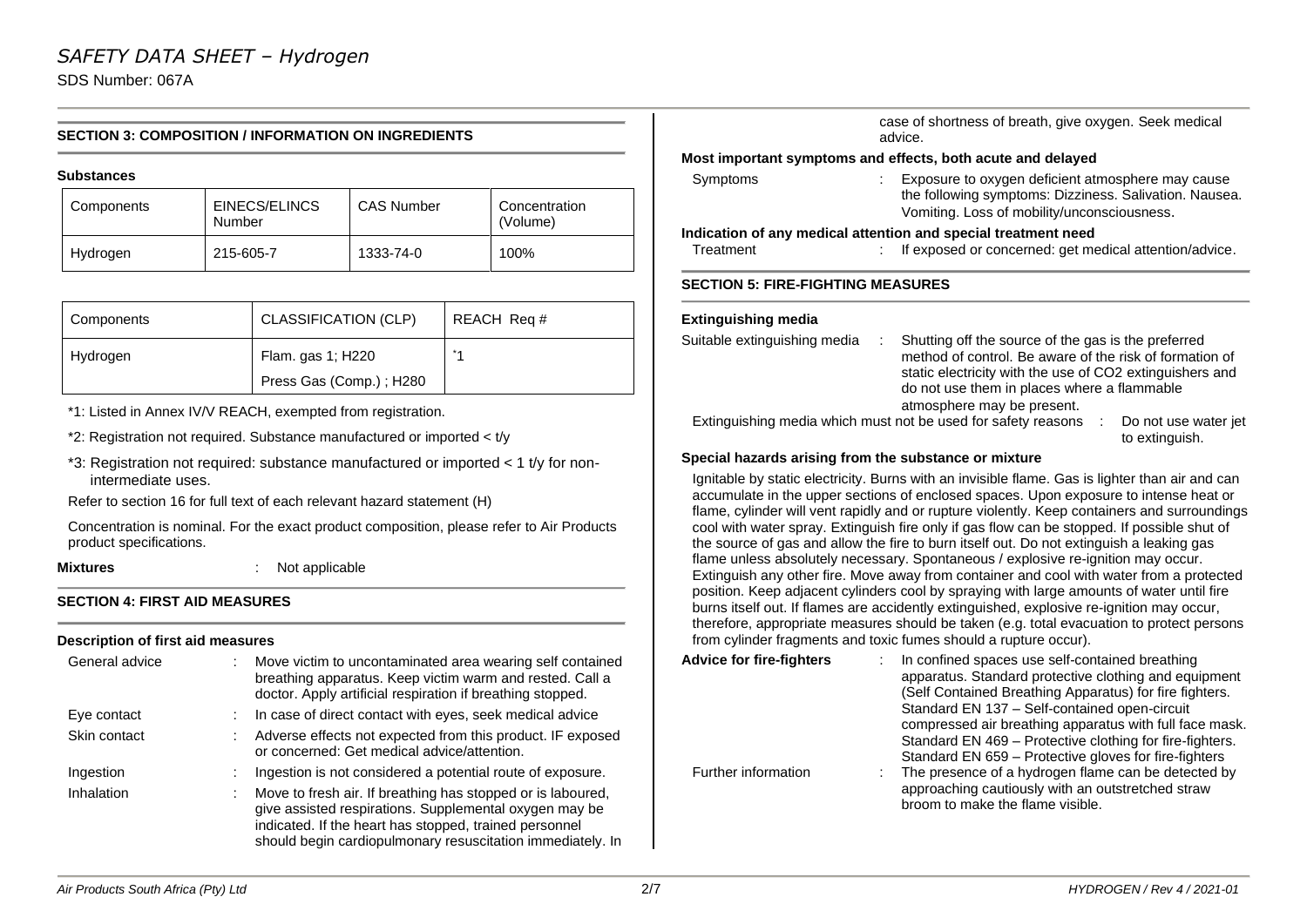SDS Number: 067A

#### **SECTION 6: ACCIDENTAL RELEASE MEASURES**

#### **Personal precautions, protective equipment and emergency procedures**

Evacuate personnel to safe areas. Remove all sources of ignition. Never enter a confined space or any other area where the flammable gas concentration is greater than 10% of its lower flammability limit. Ventilate the area.

**Environmental precautions** : Do not discharge into any place where its accumulation could be dangerous. Should not be released into environment. Prevent further leakage or spillage if safe to do so.

#### **Methods and material for containment and cleaning up**

Ventilate the area. Approach suspected leak areas with caution.

Additional advice : Increase ventilation to the release area and monitor concentrations. If leak is from cylinder or cylinder valve, call the Air Products emergency telephone number. If the leak is in the user's system, close the cylinder valve, safely vent the pressure, and purge with an inert gas before attempting repairs.

**Reference to other sections** : For more information refer to sections 8 and 13.

#### **SECTION 7: HANDLING AND STORAGE**

#### **Precautions for safe handling**

Cylinders should be stored up right with valve protection guard in place and firmly secured to prevent falling or being knocked over. Use equipment rated for cylinder pressure. May ignite if valve is opened to air. Protect cylinders from physical damage; do not drag, roll, slide or drop. Do not allow storage area temperature to exceed 50°C. Only experienced and properly instructed persons should handle compressed gases/cryogenic liquids. Before using the product, determine its identity by reading the label. Know and understand the properties and hazards of the product before use. When doubt exists as to the correct handling procedure for a particular gas, contact the supplier. Do not remove or deface labels provided by the supplier for the identification of the cylinder contents. When moving cylinders, even for short distances, use a cart (trolley, hand truck, etc.) designed to transport cylinders. Do not remove valve guards. Before connecting the container, check the complete gas system for suitability, particularly for pressure rating and materials. Before connecting the container for use, ensure that back feed from the system into the container is prevented. Ensure the complete gas system is compatible for pressure rating and materials of construction. Ensure the complete gas system has been checked for leaks before use. Employ suitable pressure regulating devices on all containers when the gas is being emitted to systems with lower pressure rating than that of the container. Never insert an object (e.g. wrench, screwdriver, pry bar, etc) into the valve openings. Doing so may damage the valve causing a leak to occur.

Open valve slowly. If user experiences any difficulty operating cylinder valve discontinue use and contact supplier. Close container valve after each use and when empty, even if still connected to equipment. Never attempt to repair or modify container valves or safety relief devices. Damaged valves should be reported immediately to the supplier. Close valve after each use and when empty. Do not subject containers to abnormal mechanical shocks which may cause damage to their valve or safety devices. Never attempt to lift a cylinder by its valve guard. Do not use containers as rollers or supports or for any other purpose than to contain the gas as supplied. Never strike an arc on a compressed gas cylinder or make a cylinder a part of an electrical circuit. Do not smoke while handling product or cylinders. Never re-compress a gas or a gas mixture without first consulting the supplier. Never attempt to transfer gases from one cylinder/container to another. Always use backflow protective device in piping. Purge air from system before introducing gas. Never use direct flame or electrical heating devices to raise the pressure of a container. Containers should not be subjected to temperatures above 50°C. Prolonged periods of cold temperature below -30°C should be avoided. Ensure equipment is adequately earthed.

#### **Conditions for safe storage, including any incompatibilities**

Full containers should be stored so that oldest stock is used first. Containers should be stored in a purpose built compound which should be well ventilated, preferably in the open air. Stored containers should be periodically checked for general condition and leakage. Observe all regulations and local requirements regarding storage of containers. Protect containers stored in the open against rusting and extremes of weather. Containers should not be stored in conditions likely to encourage corrosion. Containers should be stored in the vertical position and properly secured to prevent toppling. The container valves should be tightly closed and where appropriate valve outlets should be capped or plugged. Container valve guards or caps should be in place. Keep containers tightly closed in a cool, well-ventilated place. Store containers in location free from fire risk and away from sources of heat and ignition. Full and empty cylinders should be segregated. Do not allow storage temperature to exceed 50°C. Smoking should be prohibited within storage areas or while handling product or containers. Display "No Smoking or Open Flames" signs in the storage areas. The amounts of flammable or toxic gases in storage should be kept to a minimum. Return empty containers in a timely manner.

#### **Technical measures/Precautions**

Containers should be segregated in the storage area according to the various categories (e.g. flammable, toxic, etc.) and in accordance with local regulations. Keep away from combustible material. All electrical equipment in the storage areas should be compatible with flammable materials stored. Containers containing flammable gases should be stored away from other combustible materials. Where necessary containers containing oxygen and oxidants should be separated from flammable gases by a fire resistant partition.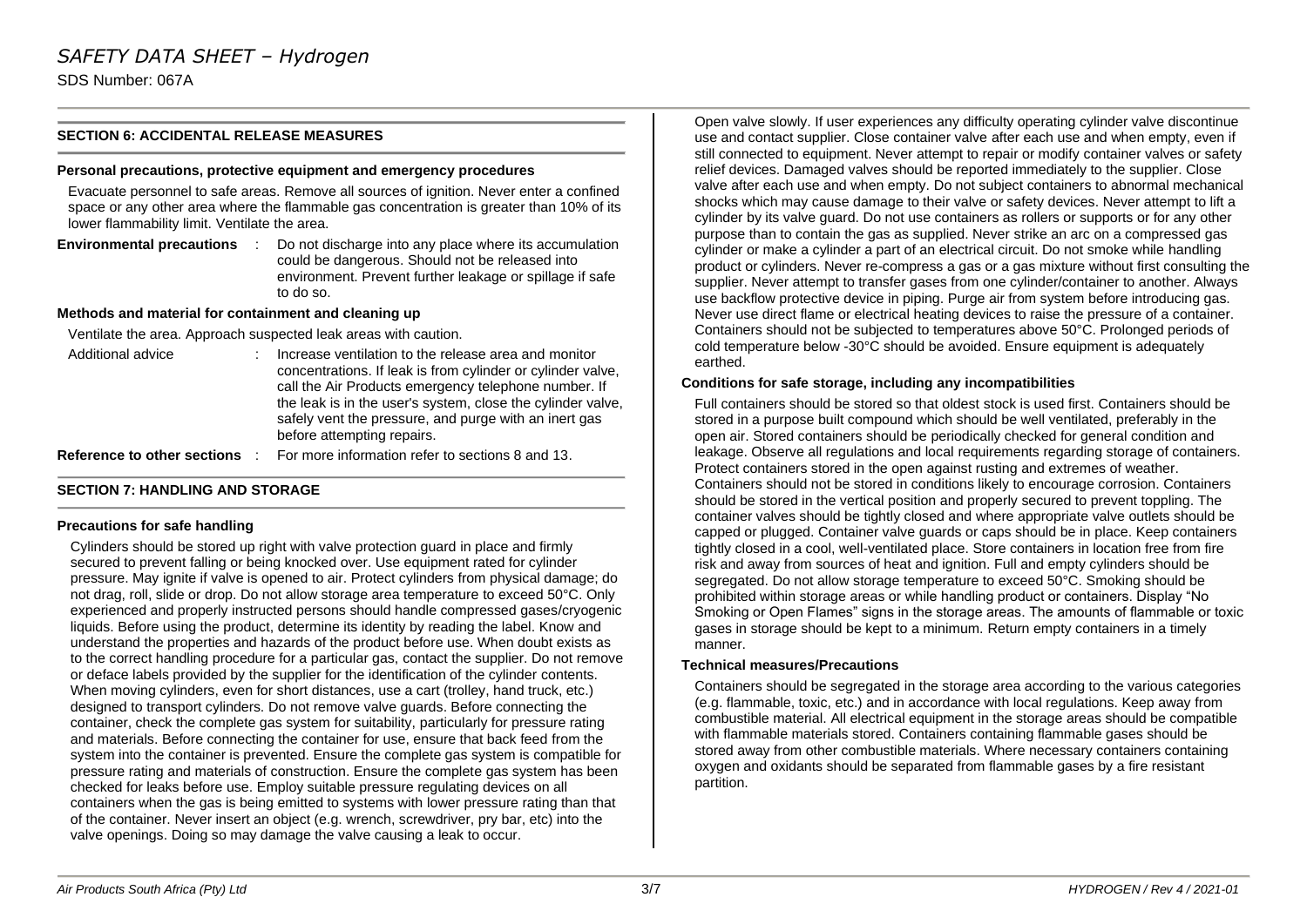### *SAFETY DATA SHEET – Hydrogen*

SDS Number: 067A

|                                           | <b>SECTION 8: EXPOSURE CONTROLS AND PERSONAL PROTECTION</b>                                                                                                                                        |
|-------------------------------------------|----------------------------------------------------------------------------------------------------------------------------------------------------------------------------------------------------|
| <b>Exposure controls</b>                  |                                                                                                                                                                                                    |
| <b>Engineering measures</b>               |                                                                                                                                                                                                    |
| does not reach its lower explosive limit. | Provide natural or explosion proof ventilation that is adequate to ensure flammable gas                                                                                                            |
| Personal protective equipment             |                                                                                                                                                                                                    |
| Respiratory protection                    | High concentrations that can cause rapid suffocation<br>are within flammable range and should not be entered.                                                                                      |
| Hand protection                           | Wear work gloves when handling gas<br>cylinders/containers. Standard EN 388 - protective<br>gloves against mechanical risk.                                                                        |
|                                           | The breakthrough time of the selected glove(s) must be<br>greater than the intended use period.                                                                                                    |
| Eye/face protection                       | Safety glasses recommended when handling cylinders.<br>Standard EN 166 - personal eye protection.                                                                                                  |
| Skin and body protection                  | Safety shoes are recommended when handling<br>÷<br>cylinders. Standard EN ISO 20345 - personal protective<br>equipment – safety footwear.                                                          |
|                                           | Wear as appropriate: flame retardant protective<br>clothing. Standard EN ISO 14116 - Limited flame<br>spread materials. Standard EN ISO 1149-5 - Protective<br>clothing: electrostatic properties. |
|                                           | Special instructions for protection and hygiene : Ensure adequate ventilation,<br>especially in confined areas.                                                                                    |

#### **SECTION 9: PHYSICAL AND CHEMICAL PROPERTIES**

#### **Information on basic physical and chemical properties**

| Form                    |   | Compressed gas.                                     |
|-------------------------|---|-----------------------------------------------------|
| Colour                  |   | Colourless gas                                      |
| Odour                   |   | No odour warning properties.                        |
| Molecular Weight        |   | $2.02$ g/mol                                        |
| Relative vapour density |   | $0.07$ (air = 1) Lighter than air                   |
| Relative density        |   | $0.07$ (water = 1)                                  |
| Vapour pressure         |   | Not applicable.                                     |
| Density                 |   | 0.0001 g/cm <sup>3</sup> at 21 °C Note: (as vapour) |
| Specific Volume         |   | 11.9830 m <sup>3</sup> /kg at 21 °C                 |
| Boiling point/range     | t | $-252.9 °C$                                         |

| Critical temperature        |                              | -240 °C                                                                       |
|-----------------------------|------------------------------|-------------------------------------------------------------------------------|
| Melting point/range         |                              | $\therefore$ -259.2 °C                                                        |
| Water solubility            |                              | $0.0016$ g/l                                                                  |
| Auto-ignition temperature   | $\mathbb{Z}^{\mathbb{Z}}$ .  | 560 $°C$                                                                      |
| Upper flammability limit    |                              | : 75%                                                                         |
| Lower flammability limit    |                              | $\frac{1}{2}$ 4%                                                              |
|                             |                              | Partition coefficient n-octanol/water [log kow] : Not applicable              |
| рH                          |                              | Not applicable                                                                |
| Viscosity                   | ÷.                           | No reliable data available                                                    |
| Particle characteristics    | $\mathcal{L}_{\mathrm{max}}$ | Not applicable                                                                |
|                             |                              | Upper and lower explosion/flammability limits $\therefore$ 75 %(V) and 4% (V) |
| Flash point                 | $\mathcal{L}_{\mathcal{A}}$  | Not applicable                                                                |
| Decomposition temperature : |                              | Not applicable                                                                |
| <b>Other information</b>    |                              |                                                                               |
| Explosive properties        | $\mathbb{R}^{\mathbb{Z}}$    | Not applicable                                                                |
| Oxidizing properties        | ÷                            | Not applicable                                                                |
| Odour threshold             | ÷                            | Odour threshold is subjective and inadequate to warn of<br>over exposure      |
| Evaporation rate            |                              | Not applicable                                                                |
| Flammability (solid/gas)    | ÷                            | Refer to product classification in section 2                                  |
|                             |                              |                                                                               |

### **SECTION 10: STABILITY AND REACTIVITY**

| <b>Reactivity</b>                                                     | No reaction hazard other than the effects described in<br>sub sections below.                  |
|-----------------------------------------------------------------------|------------------------------------------------------------------------------------------------|
| <b>Chemical Stability</b>                                             | : Stable under normal conditions.                                                              |
| <b>Possibility of hazardous reactions Fig. 2.1. No data available</b> |                                                                                                |
| <b>Conditions to avoid</b>                                            | Heat, flames and sparks. May form explosive mixtures<br>with air and oxidising agents.         |
| <b>Incompatible Materials</b><br>÷.                                   | Oxygen.<br>Oxidising agents.                                                                   |
| Hazardous decomposition products :                                    | Under normal conditions and use, hazardous<br>decomposition products should not be<br>produced |

 $\overline{1}$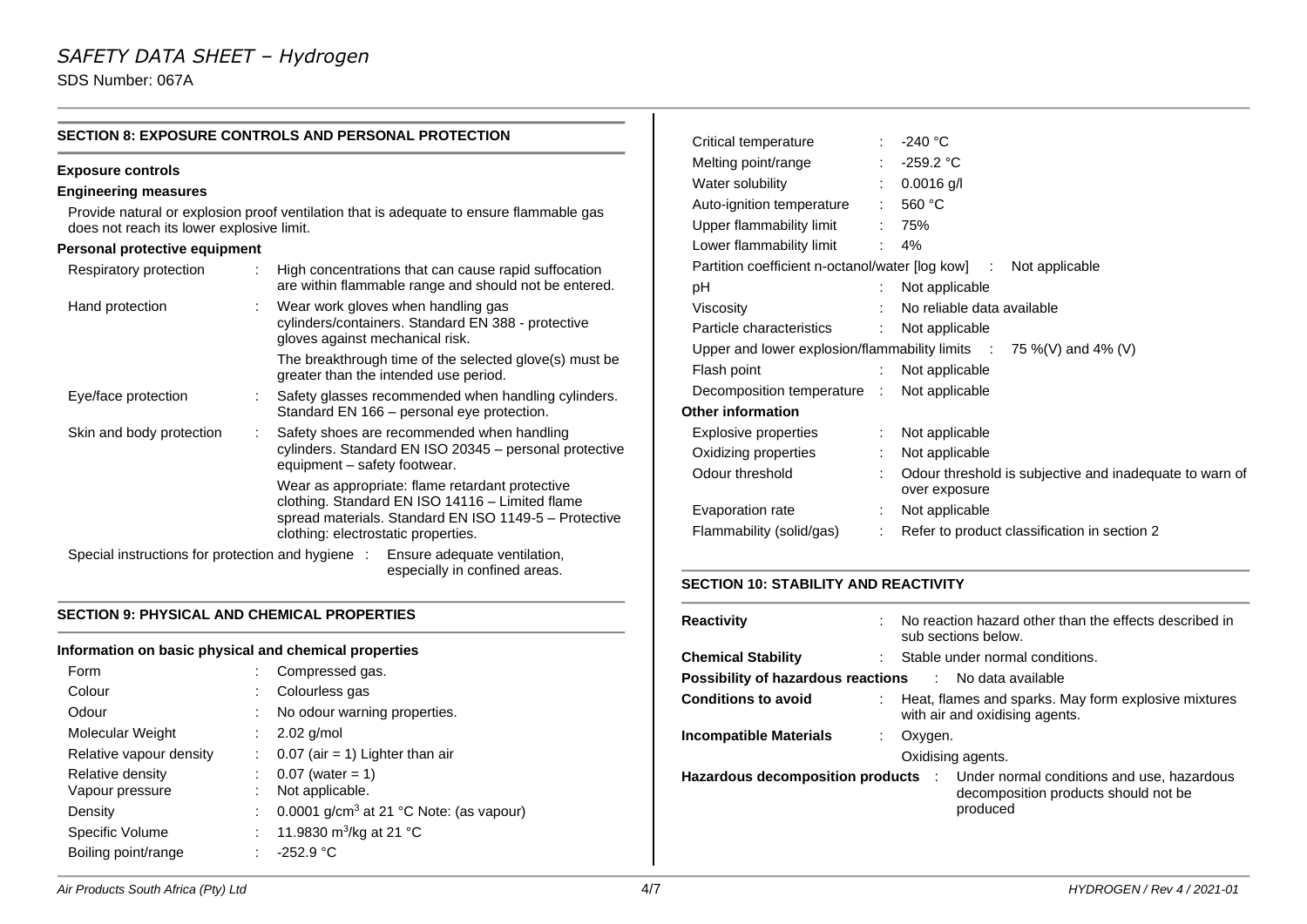### *SAFETY DATA SHEET – Hydrogen*

SDS Number: 067A

| Information on toxicological effects                   |                              |                                                                                                                                                                                                                                                                                         |  |  |  |
|--------------------------------------------------------|------------------------------|-----------------------------------------------------------------------------------------------------------------------------------------------------------------------------------------------------------------------------------------------------------------------------------------|--|--|--|
| Likely routes of exposure                              |                              |                                                                                                                                                                                                                                                                                         |  |  |  |
| Effects on eye                                         |                              | In case of direct contact with eyes, seek medical advice.                                                                                                                                                                                                                               |  |  |  |
| Effects on Skin                                        |                              | Adverse effects not expected from this product.                                                                                                                                                                                                                                         |  |  |  |
| Inhalation effects                                     |                              | In high concentrations may cause asphyxiation.<br>Symptoms may include loss of mobility/consciousness.<br>Victim may not be aware of asphyxiation. Asphyxiation<br>may bring about unconsciousness without warning and<br>so rapidly that victim maybe unable to protect<br>themselves. |  |  |  |
| Ingestion effects                                      |                              | Ingestion is not considered a likely route of exposure.                                                                                                                                                                                                                                 |  |  |  |
| Symptoms                                               |                              | Exposure to oxygen deficient atmosphere may cause<br>the following symptoms: Dizziness. Salivation. Nausea.<br>Vomiting. Loss of mobility/unconsciousness.                                                                                                                              |  |  |  |
| <b>Acute toxicity</b>                                  |                              |                                                                                                                                                                                                                                                                                         |  |  |  |
| Acute oral toxicity                                    |                              | No data available on the product itself.                                                                                                                                                                                                                                                |  |  |  |
| Acute inhalation toxicity                              |                              | No data available on the product itself.                                                                                                                                                                                                                                                |  |  |  |
| Acute dermal toxicity                                  | $\mathcal{L}_{\mathrm{max}}$ | No data available on the product itself.                                                                                                                                                                                                                                                |  |  |  |
| Skin corrosion/irritation                              | $\sim$                       | No data available.                                                                                                                                                                                                                                                                      |  |  |  |
| Serious eye damage/eye irritation : No data available. |                              |                                                                                                                                                                                                                                                                                         |  |  |  |
| Sensitization                                          | $\mathbb{R}^{\mathbb{Z}}$    | No data available.                                                                                                                                                                                                                                                                      |  |  |  |
| Chronic toxicity or effects from long time exposure    |                              |                                                                                                                                                                                                                                                                                         |  |  |  |
| Carcinogenicity                                        | t.                           | No data available.                                                                                                                                                                                                                                                                      |  |  |  |
| Reproductive toxicity                                  | $\mathbb{R}^n$               | No data available on the product itself.                                                                                                                                                                                                                                                |  |  |  |
| Germ cell mutagenicity                                 |                              | : No data available on the product itself.                                                                                                                                                                                                                                              |  |  |  |
|                                                        |                              | Specific target organ systemic toxicity (single exposure) : No data available.                                                                                                                                                                                                          |  |  |  |
|                                                        |                              | Specific target organ systemic toxicity (repeated exposure) : No data available.                                                                                                                                                                                                        |  |  |  |
| Aspiration hazard                                      | t.                           | No data available.                                                                                                                                                                                                                                                                      |  |  |  |

#### **SECTION 12: ECOLOGICAL INFORMATION**

| <b>Toxicity</b>                               |        |                                                                                       |  |  |  |
|-----------------------------------------------|--------|---------------------------------------------------------------------------------------|--|--|--|
| Aquatic toxicity                              |        | No data is available on the product itself.                                           |  |  |  |
| Toxicity to other organisms                   | $\sim$ | No data available on the product itself                                               |  |  |  |
| Persistence and degradability                 |        |                                                                                       |  |  |  |
| No data available                             |        |                                                                                       |  |  |  |
| <b>Bioaccumulative potential</b>              |        | $\therefore$ Refer to section 9 "Partition coefficient (n-<br>octanol/water)".        |  |  |  |
| <b>Mobility in soil</b>                       |        | Because of its high volatility, the product is unlikely to<br>cause ground pollution. |  |  |  |
| Other adverse effects                         |        |                                                                                       |  |  |  |
| This product has no eco-toxicological effects |        |                                                                                       |  |  |  |
| Effect on the ozone layer                     |        | : No known effects from this product.                                                 |  |  |  |
| Ozone depleting potential                     | ÷.     | None                                                                                  |  |  |  |
| Effect on global warming                      | ÷      | When discharged in large quantities may contribute to<br>the greenhouse effect.       |  |  |  |
| Global warming potential                      |        | 6                                                                                     |  |  |  |

#### **SECTION 13: DISPOSAL CONSIDERATIONS**

| Waste treatment method | : Contact supplier if guidance is required. Return unused<br>product in original cylinder to supplier. Do not discharge<br>into areas where there is a risk of forming an explosive<br>mixture with air. Waste gas should be flared through a<br>suitable burner with flash back arrestor. |
|------------------------|--------------------------------------------------------------------------------------------------------------------------------------------------------------------------------------------------------------------------------------------------------------------------------------------|
| Contaminated packaging | : Return cylinder to supplier.                                                                                                                                                                                                                                                             |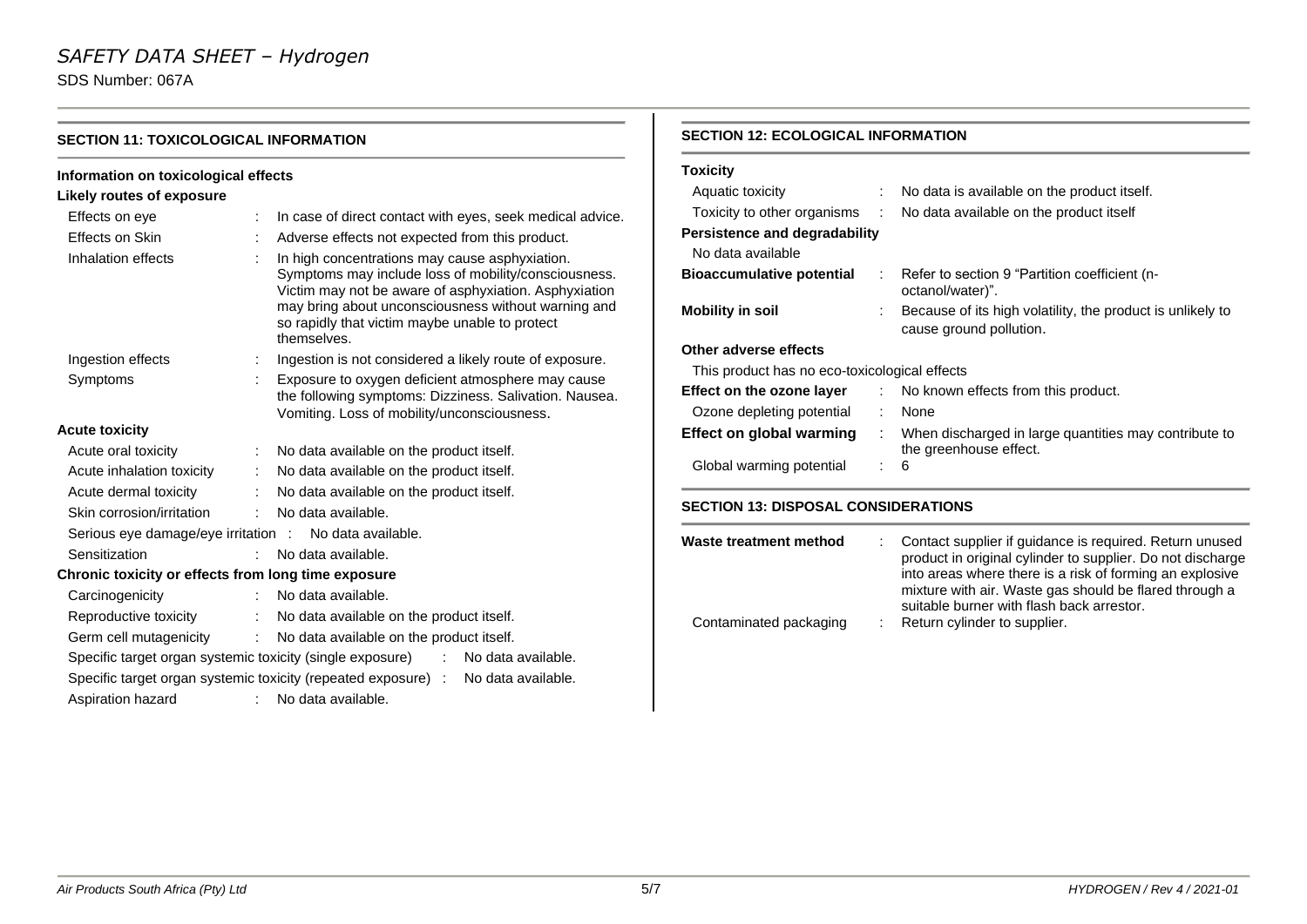SDS Number: 067A

 $\sim$ 

| <b>SECTION 14: TRANSPORT INFORMATION</b> |                                                                                                                                                                                                                                                                         | <b>SECTION 15: REGULATORY INFORMATION</b>                                                         |                                                                                                                                                          |  |  |  |
|------------------------------------------|-------------------------------------------------------------------------------------------------------------------------------------------------------------------------------------------------------------------------------------------------------------------------|---------------------------------------------------------------------------------------------------|----------------------------------------------------------------------------------------------------------------------------------------------------------|--|--|--|
| <b>ADR</b>                               |                                                                                                                                                                                                                                                                         | OHS Act                                                                                           | : Occupational Health and Safety Act 85 of 1993 (and Regulations)                                                                                        |  |  |  |
| UN/ID No.<br>Proper shipping name        | <b>UN1049</b><br>HYDROGEN, COMPRESSED                                                                                                                                                                                                                                   | <b>SANS 11014</b>                                                                                 | : Safety data sheet for chemical products- Content and order of<br>sections                                                                              |  |  |  |
| Class or Division<br><b>Tunnel Code</b>  | $\overline{2}$<br>(B/D)                                                                                                                                                                                                                                                 | <b>SANS 10234</b>                                                                                 | : Globally Harmonized System of classification and labelling of<br>chemicals (GHS)                                                                       |  |  |  |
| Label(s)<br>ADR/RID Hazard ID no.        | 2.1<br>23                                                                                                                                                                                                                                                               | <b>SANS 10265</b>                                                                                 | : The classification and labelling of dangerous substances and<br>preparations for sale and handling                                                     |  |  |  |
| <b>Marine Pollutant</b><br><b>IATA</b>   | $\mathbb{R}^{\mathbb{Z}}$<br>No                                                                                                                                                                                                                                         | <b>SANS 10019</b>                                                                                 | : Transportable containers for compressed, dissolved and liquefied<br>gases - Basic design, manufacture, use and maintenance                             |  |  |  |
| UN/ID No.<br>Proper shipping name        | ÷<br><b>UN1049</b><br>Hydrogen, compressed                                                                                                                                                                                                                              | <b>SANS 1518</b>                                                                                  | : Transport of dangerous goods - Design, construction, testing,<br>approval and maintenance of road vehicles and portable tanks                          |  |  |  |
| Class or Division                        | 2.1                                                                                                                                                                                                                                                                     | <b>SANS 10228</b>                                                                                 | : The identification and classification of dangerous goods for transport                                                                                 |  |  |  |
| Label(s)<br>Marine Pollutant             | 2.1<br>No                                                                                                                                                                                                                                                               |                                                                                                   | SANS 10229-1&2 : Transport of dangerous goods - Packaging and large packaging for<br>road and rail transport Part 1: Packaging / Part 2: Large Packaging |  |  |  |
| <b>IMDG</b>                              |                                                                                                                                                                                                                                                                         | SANS 10263-2                                                                                      | : The warehousing of dangerous goods Part 2: The storage and                                                                                             |  |  |  |
| UN/ID No.                                | <b>UN1049</b>                                                                                                                                                                                                                                                           |                                                                                                   | handling of gas cylinders                                                                                                                                |  |  |  |
| Proper shipping name                     | HYDROGEN, COMPRESSED                                                                                                                                                                                                                                                    | NB: Refer to latest edition                                                                       |                                                                                                                                                          |  |  |  |
| Class or Division                        | 2.1                                                                                                                                                                                                                                                                     |                                                                                                   |                                                                                                                                                          |  |  |  |
| Label(s)                                 | 2.1                                                                                                                                                                                                                                                                     | <b>SECTION 16: OTHER INFORMATION</b>                                                              |                                                                                                                                                          |  |  |  |
| Marine Pollutant                         | <b>No</b><br>None                                                                                                                                                                                                                                                       |                                                                                                   |                                                                                                                                                          |  |  |  |
| Segregation Group                        |                                                                                                                                                                                                                                                                         |                                                                                                   | Ensure all national/local regulations are observed.                                                                                                      |  |  |  |
| <b>RID</b>                               |                                                                                                                                                                                                                                                                         | <b>Hazard Statements</b>                                                                          |                                                                                                                                                          |  |  |  |
| UN/ID No.                                | <b>UN1049</b>                                                                                                                                                                                                                                                           | H220: Extremely flammable gas.                                                                    |                                                                                                                                                          |  |  |  |
| Proper shipping name                     | HYDROGEN, COMPRESSED                                                                                                                                                                                                                                                    | H280: Contains gas under pressure, may explode if heated.                                         |                                                                                                                                                          |  |  |  |
|                                          | $\overline{2}$<br>Class or Division                                                                                                                                                                                                                                     |                                                                                                   | <b>Indication of Method</b>                                                                                                                              |  |  |  |
| Label(s)<br><b>Marine Pollutant</b>      | 2.1<br>No                                                                                                                                                                                                                                                               | Flammable gases Category 1. Extremely flammable gas.                                              |                                                                                                                                                          |  |  |  |
| <b>Further Information</b>               |                                                                                                                                                                                                                                                                         | Gases under pressure .Compressed gas. Contains gas under pressure, may explode if<br>heated.      |                                                                                                                                                          |  |  |  |
|                                          | Avoid transport on vehicles where the load space is not separated from the driver's<br>compartment. Ensure vehicle driver is aware of the potential hazards of the load and                                                                                             | <b>Abbreviations and acronyms</b>                                                                 |                                                                                                                                                          |  |  |  |
|                                          | knows what to do in the event of an accident or an emergency. Ensure compliance with                                                                                                                                                                                    | ATE - Acute Toxicity Estimate                                                                     |                                                                                                                                                          |  |  |  |
| applicable regulations.                  |                                                                                                                                                                                                                                                                         | CLP - Classification Labelling Packaging Regulation; Regulation (EC) No 1272/2008                 |                                                                                                                                                          |  |  |  |
|                                          | Before transporting product containers ensure that they are firmly secured and: Cylinder<br>valve is closed and not leaking, valve outlet cap nut or plug (where provided) is correctly<br>fitted and the valve protection device (where provided) is correctly fitted. | (EC) No 1907/2006                                                                                 | REACH - Registration, Evaluation, Authorisation and Restriction of Chemicals Regulation                                                                  |  |  |  |
|                                          | The transportation information is not intended to convey all specific regulatory data                                                                                                                                                                                   |                                                                                                   | EINECS - European Inventory of Existing Commercial Chemical Substances                                                                                   |  |  |  |
| customer service representative.         | relating to this material. For complete transportation information, contact an Air Products                                                                                                                                                                             | ELINCS - European List of Notified Chemical Substances<br>CAS# - Chemical Abstract Service number |                                                                                                                                                          |  |  |  |

 $\mathbf{1}$